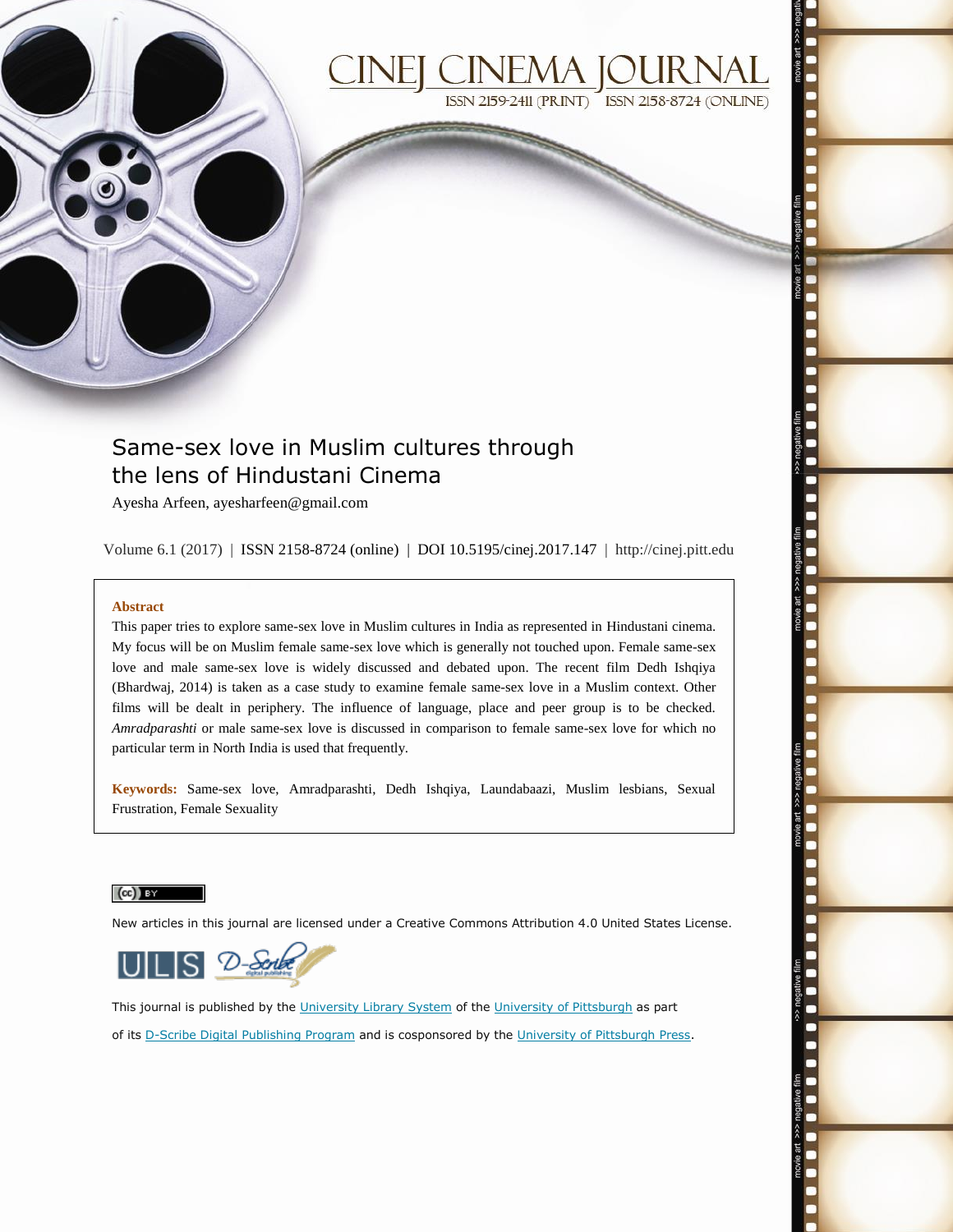## Same-sex love in Muslim cultures through the lens of Hindustani Cinema Ayesha Arfeen

## **Introduction**

Even today, where there are burning debates over queer theories and sexuality finding increasing space on international agendas, there remains a drought in debates on Queer Muslims, especially Muslim lesbians. Ruth Vanita, who writes extensively on same-sex love and marriages in India, mainly deals with cultures within Hinduism and Christianity as these are the cultures she is well acquainted with .However, the book she edited with Saleem Kidwai, has certain portions dealing with same sex love within Muslim cultures. We might still get books and articles on Muslim males same-sex love and sexual encounters, but articles covering Muslim females same sex-love are few. Even according to psychologist Sudhir Kakar, homosexuality is merely a temptation of "men" living away from their women-folk. Muslim women writers like Ismat Chughtai, Mumtaz Shireen, Shaishta Fakhri, Wajida Tabbasum and Azra Masroor dealt with same sex encounters within a Muslim society. Novelist Balzac maintains through his narrator that the strongest emotion known is that of a woman for a woman.

### **Urdu poetry and same-sex love**

 First of all, I will discuss *rekhti* and later move on to rekhta and other Urdu poetry. *Rekhti* is a type of Urdu poetry whose distinguishing features are a female speaker and a focus on women's lives and that *rekhti ghazal* is a conversation chiefly between women, and secondarily between women and men. (Vanita, Ruth (2012), *Gender, Sex and the City*, p.1-3). Ruth Vanita demonstrates in her work that *rekhti* disturbs well-established binary categories like courtesan/respectable woman, mistress/servants, high/low language, and lover/beloved. Both

 *CINEJ Cinema Journal:* Same-sex love in Muslim cultures through the lens of Hindustani Cinema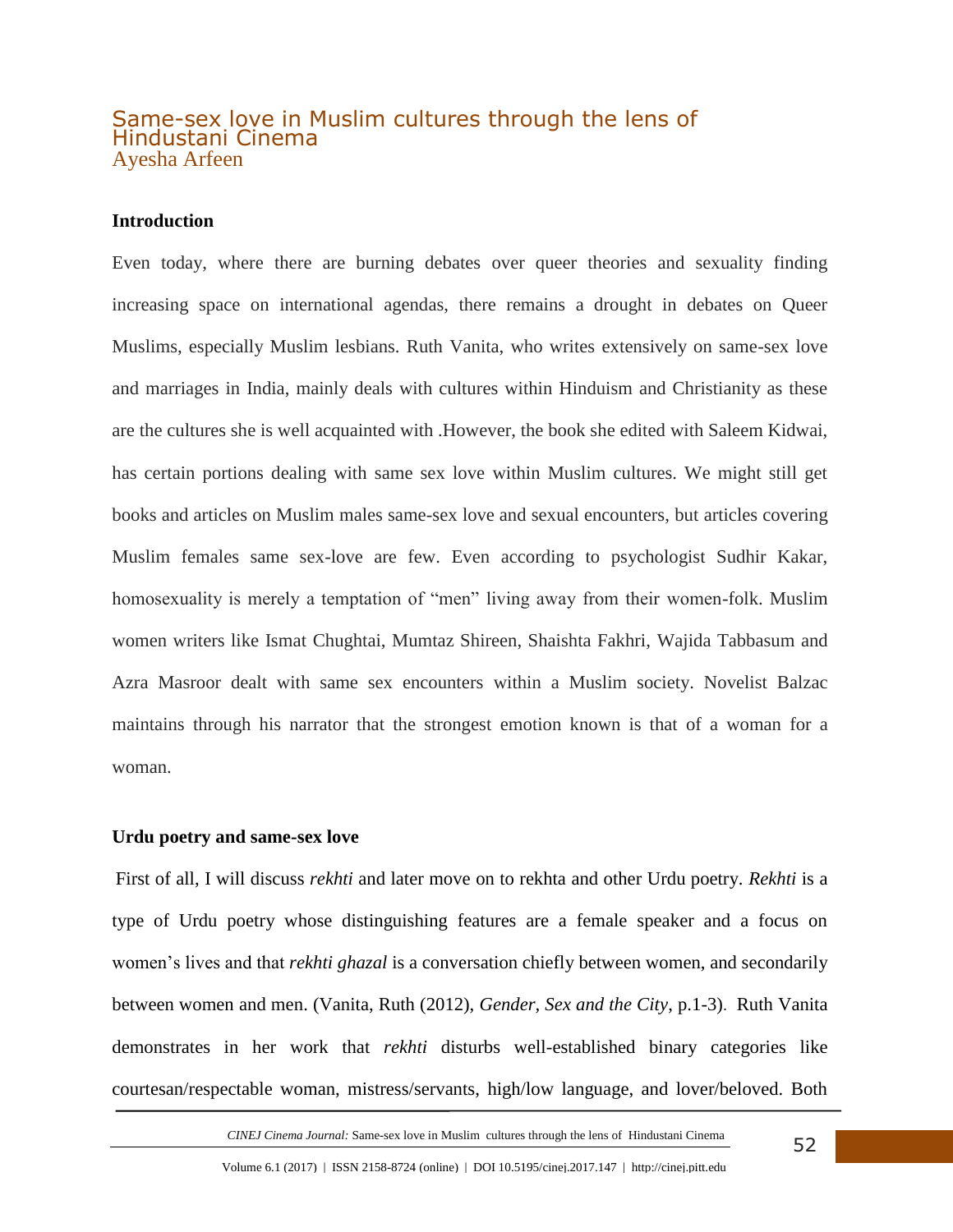*Dedh Ishqiya* and *Lihaaf*, the novel on which *Dedh Ishqiya* is based, show the relationship between a mistress and her maid. The distinguishing feature of rekhti, according to Rangin, Insha, Nisbat, Qais, Jaan Sahib and others, is a kind of women narrator who is not interested in marriage or having children, rather she is interested in life's pleasures and her status is often ambiguous whether she is a courtesan or a homely woman and that it focuses on women's amorous relationship with one another. (Ibid., p.4-5). Muzaffar Ali too asserts, while talking about Lucknow and Urdu poetry:

Despite the external slaught it (Lucknow) remained preserved in the veils of the most exquisite feminine feudal culture the world has ever known, to the extent that even the male poets were drawn to writing in the feminine gender- a poetic form known as *rekhti*. (Ali, Muzaffar (2011) 'Shahr e Nigaaran' in Malvika Singh's edited *Lucknow: A City Between Cultures*, p.114-115).

Begum Para's maid in the movie *Dedh Ishqiya*, addresses the crowd of nawabs by saying, "Tawwajah chahungi khawateen-o-hazraat" (I would like to draw your attention, ladies and gentlemen). That's a different thing that there were no ladies in the crowd. The dialogues in the film are in chaste Urdu. In the crowd, we can see the Urdu poet Anwar Jalalpuri who inaugurates the programme by reciting Dr. Bashir Badr's poetry in another *mehfil* (gathering), "*wo itrdaan sa lehja mere buzurgon ka, rachi basi hui Urdu zabaan ki khusboo*" where he describes the fragrance of Urdu language and the way it is spoken by our ancestors. Begum Para is floored by Khalu Jaan's poetry, who is disguised as Nawab of Chandpur, when he sings "*Ye ishq hai namuraad aisa, ke jaan lewe tabhi tale hai*".

According to Ruth Vanita, Islamicisation was an important aspect of the late nineteenth-century purification of Urdu poetry, and one reason *rekhti* was purged from the canon. (Vanita, Ruth. (2012) '*Gender, Sex and the City'*, p.39)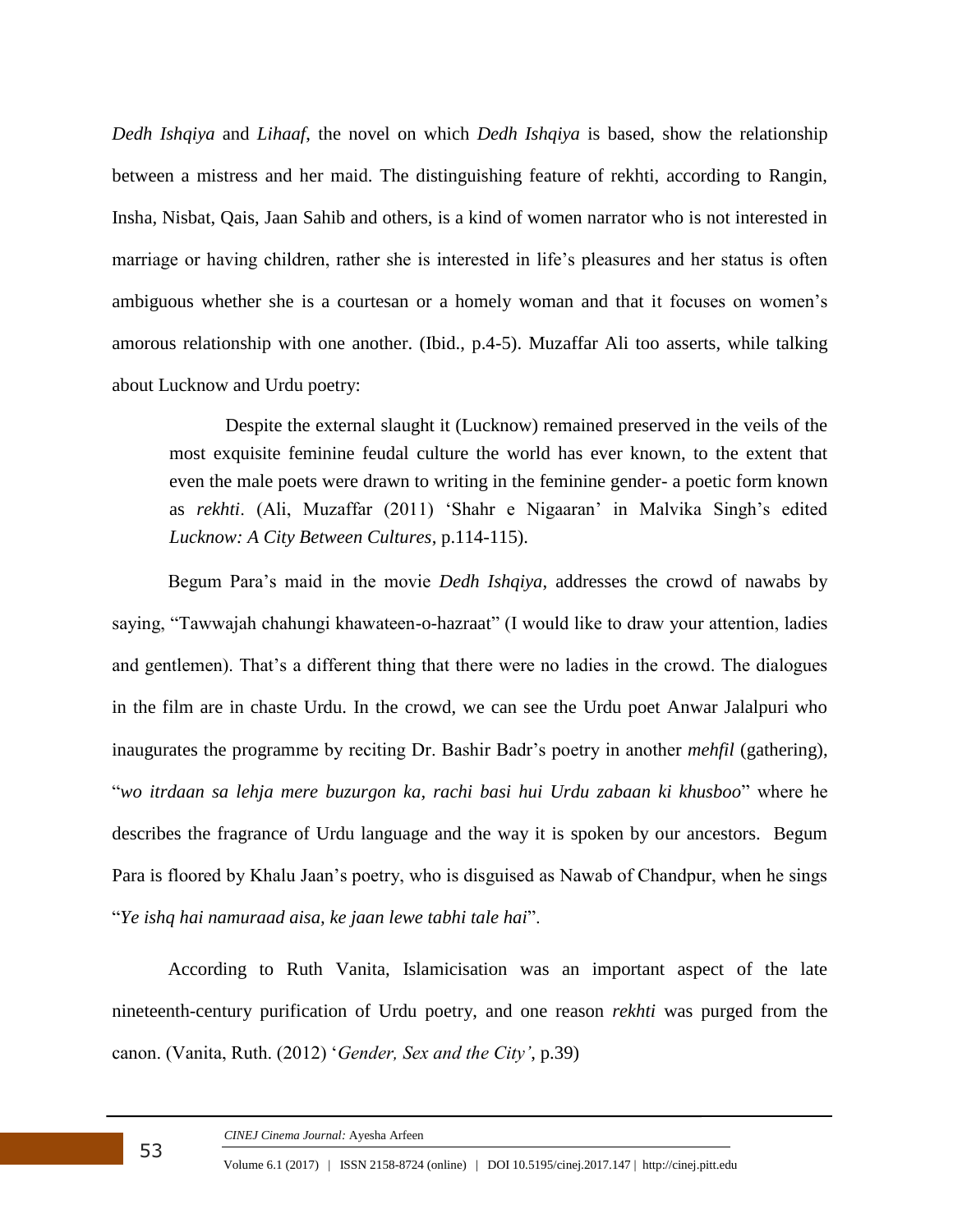### **Lucknow and same-sex love**

The film, Dedh Ishqiya, starts with Chandpur, which is not a fictional town [Chandpur exists in Bijnour district of Uttar Pradesh (India)] and moves on to Mehmudabaad,(the name of the railway junction being Mehmudabaad Awadh as shown in the movie) which again is some fifty-two kilometers from Lucknow, then Awadh of undivided India. It is not a co-incidence that the producer and co-writer of the movie, Vishal Bharadwaj, is himself from Bijnour district.

In Mehmudabad, Begum Para (Madhuri Dixit) is organizing a *mushaira* in the memory of her late husband every year. It is narrated to the audience that the Begum's late husband wanted her to be remarried but only with a *shayar* (a poet). So, she has been organisizing this *swayamvar* in the form of *mushaira* and the winner of it would be the future Nawab of Mehmudabaad. In the background runs the eternal voice of Begum Akhtar and the *ghazal* is "*Hamri atariya pe aao sawanriya, dekha dekhi balam hoi jaye*" which literally translates to 'come to my balcony, O my beloved, let there be some looking at each other...' First, enters her maid who addresses the crowd of nawabs from different parts of India to lower their gaze and behave properly when the Begum enters the hall. The Begum first greets the crowd from the balcony and later comes to be introduced to each of them. She is lavishly dressed with a green *gharara* and finest of jewellery with the side *maang-teeka* which is generally worn by Muslim women even today at weddings. The *gharara* and the side *maang-teeka* are certainly a stereotype of Muslim culture in India.

Ruth Vanita maintains that "male-male attraction is one of the themes of pre-colonial Urdu poetry in general, but the unique feature in pre-colonial Lakhnavi poetry is the depiction of female-female relationships as well. The most important thing about this poetry is that it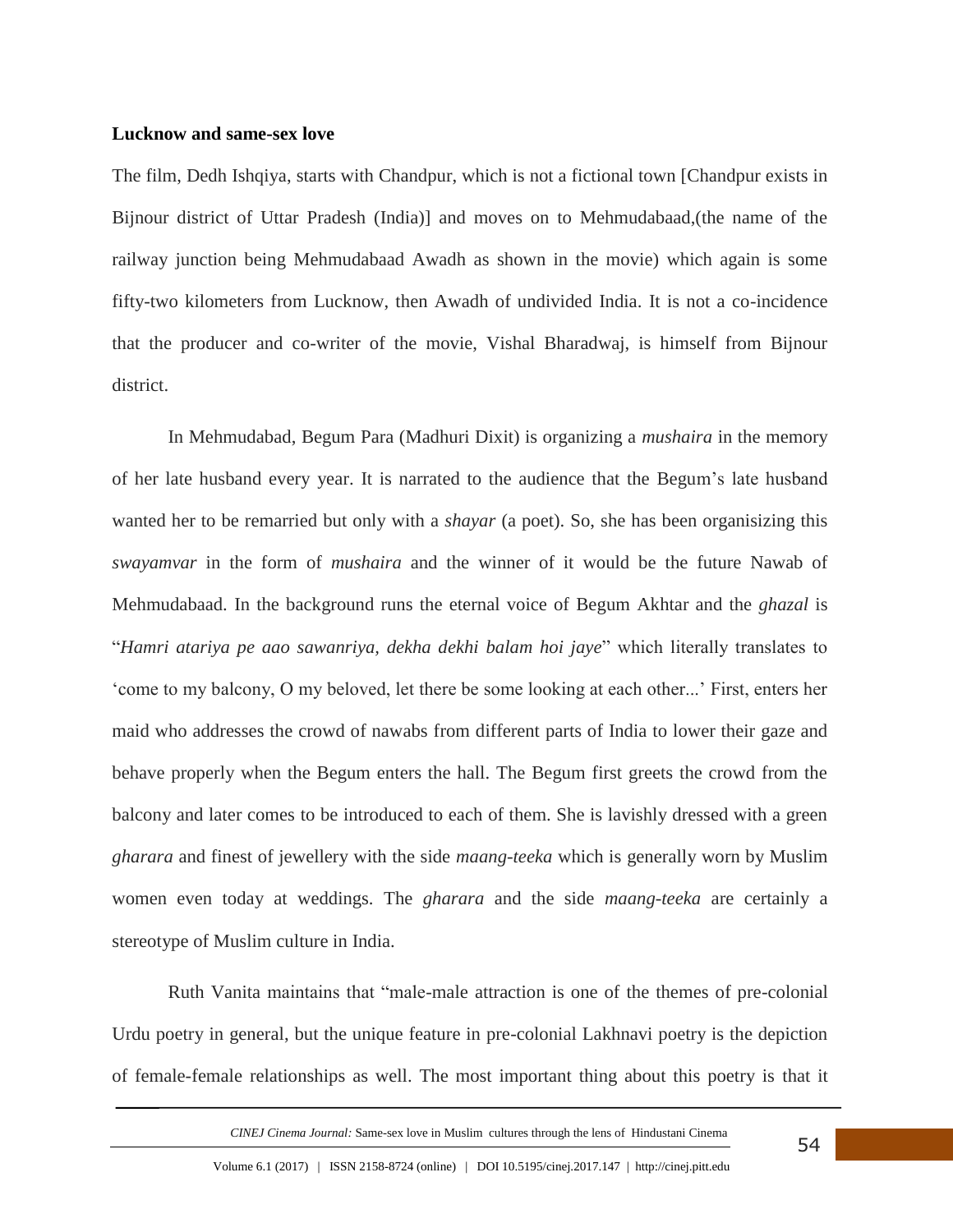depicts cross-sex romances and same-sex romances in the same tone, showing that all relationships face ups and downs, and all lovers experience similar emotions." (Interview appeared in mid-day. com dated 19<sup>th</sup> Jan, 2015). She continues by saying that actual locations are mentioned in the poetry as places where lovers meet, like Qaiser Bagh in Lucknow. In the movie too, the courtyard is shown as Begum's favourite place to chill out. Ruth is concerned that *Rekhta*, which is poetry in men's voices that deals with many subjects including malefemale and male-male romance, remains largely unavailable.

## **Power structure and love**

Anthropologist Gayle Rubin argues, "The realm of sexuality has its own internal politics, inequities and modes of oppression. As with other aspects of human behavior, the concrete institutional forms of sexuality at any given time and place are products of human activity. They are imbued with conflicts of interests and political manoeuvring, both deliberate and incidental. In that sense, sex is always political. But there are also historical periods in which sexuality is more sharply contested and more overtly politicized. In such periods, the domain of erotic life, is in effect, renegotiated." (Gayle S. Rubin, 'Thinking Sex: Notes for a Radical Theory of the Politics of Sexuality', in Henry Abelove, Michèle Aina Barale, David M. Halperin (eds.), *TheLesbian and Gay Studies Reader*, New York and London: Routledge, 1993, p. 4.)

Begum Para's love for dance is realized by Khalu Jaan and he provoked her to dance again. While the Begum was dancing, Khalu Jaan is spellbound by seeing her dancing while Muneera (Huma Qureshi) is shocked. She never wanted her to be free or feel carefree. By this, she feared she might lose the Begum. By keeping the Begum devoid of the pleasures she could gain by herself, Muneera wants to keep her captive by providing her the pleasures of physical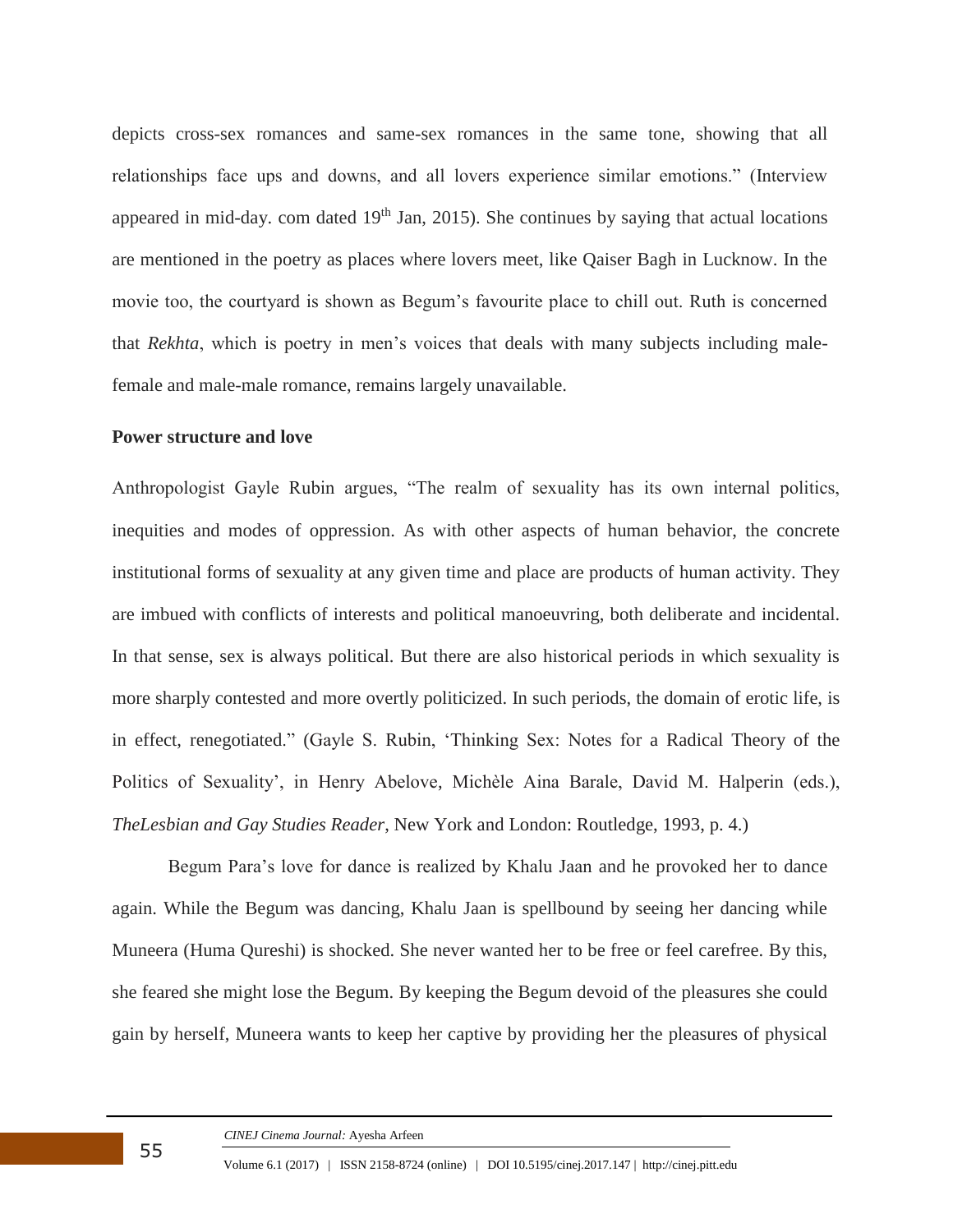and mental intimacy. Muneera wants to control her like the way men do in our society. She wants the Begum to feel her need. Now, Khalu Jaan (Naseeruddin Shah) is a competitor for Muneera. He is a kind of '*raqeeb*' (competitor in love) for her. Muneera here works as the men in our society in the patriarchal set up work, making their wives completely dependent on them like the Roman code which puts woman under guardianship and asserts her imbecility. Begum Para's choice of eloping with Muneera even after getting Khalu Jaan's attention and declaration of love for her justifies Jurrat's words,

> *"Aisi lazzat kahan hai mardon mein Jaisi lazzat du-guna chapti mein''*

(Where is the pleasure in men, compared to pleasure, *du-guna*, in *chapti*."

# **Amrad Parashti and sexual frustration of the female counterpart in dedh Ishqiya and Lihaaf**

"Years of passivity, of waiting while he plays the field, also lead to anger. Call it a "spite fuck." (Friday, 'Women *on Top*', p.193).

*Lihaaf* and *Dedh Ishqiya* are not just about female-female love but these did have elements of male love for male or rather male love for younger males. Scholars have been discussing over whether same sex love is natural or cultural. I, however, do not intend to indulge into this debate and prefer one over the other. Begum Para is devoid of her husband's love and so she finds solace in Muneera's arms. Begum Para is quite disturbed by her past. She still has the brunt of her husband's neglect of hers and giving preference to other young men. The Begum is shown with the family album where she seems to be an extra and not-so-wanted while her husband was in the company of other males. However, Muneera seems to be naturally inclined to Begum Para or she might have her own share of story or past which we are not acquainted with. Begum Para is not allowed to go out as she is the Begum and hence the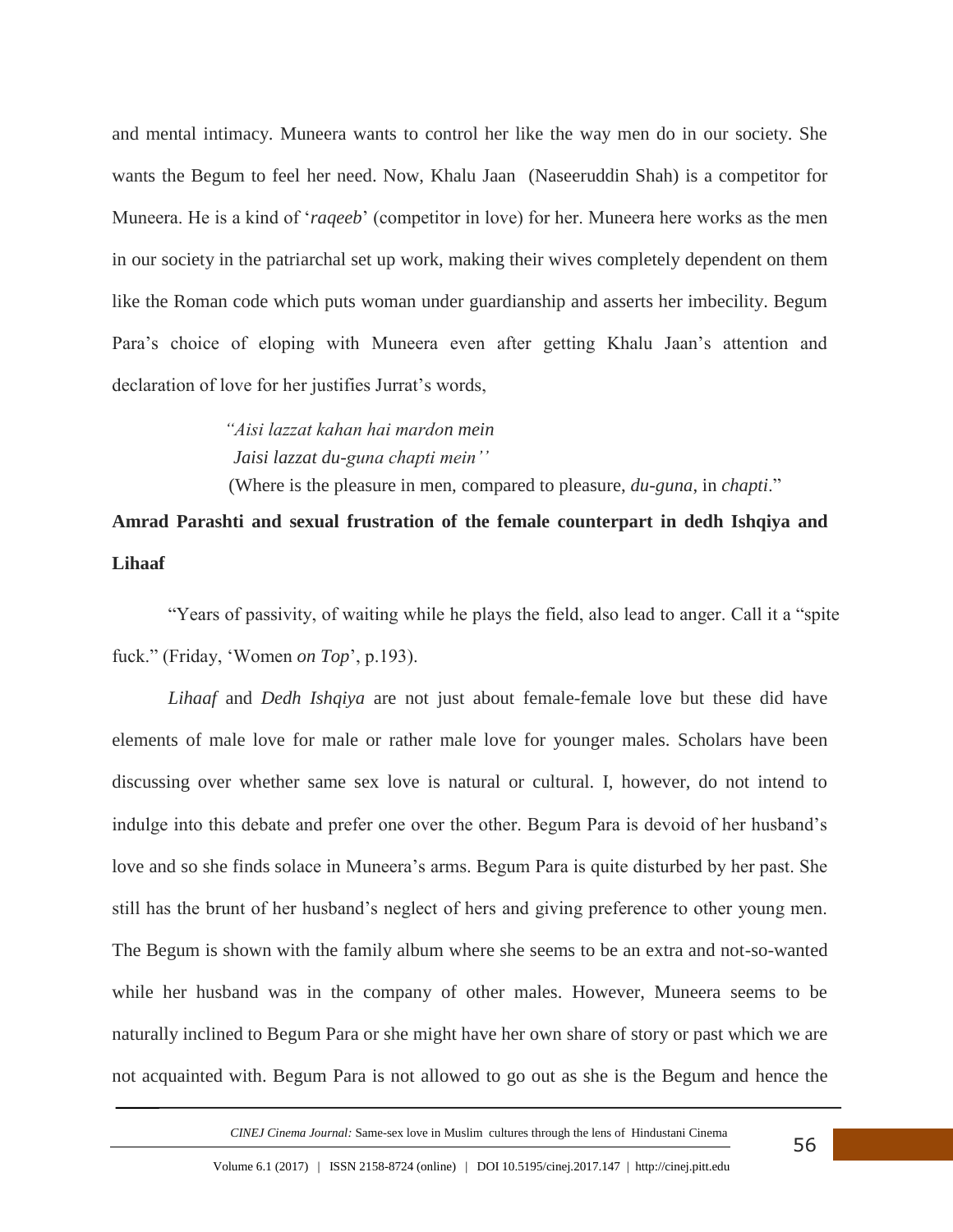family's honor. Queens in Lucknow were not allowed to move around the city. Vijay Khan describes the *zenana* quarters and the lives of Begums in Lucknow as,

Having to live within a restricted space, however spacious, for all their lives, seemed to have made women the guardians of culture, of its traditions and customs and also of language…The begums did not share the freedom of their husbands and sons who could make rules as easily as they could bend or break them. ('Behind the Purdah' in Malvika Singh's ed. *Lucknow; A City Between Cultures*, p.34)

 Khan further maintains that the *hakims* or the doctors were even not allowed to see the begums. At the most, they were allowed to check their pulse, that too through the curtain. If the begum is tired, women would massage her body. Usually, at the begum's bed sat another woman who attempted to induce sleep in her mistress by her talent of story-telling.( Khan, Vijay (2011) 'Behind the Purdah', in Malvika Singh's ed. *Lucknow: A City Between Cultures*', p. 37). In such an atmosphere, it is quite likely for a lonely woman to satisfy her physical and mental needs by another woman. Simone de Beauvoir too talks about environmental circumstances which might influence such choices. There is a scene where Muneera is portrayed combing the Begum's hair and kissing her head symbolizing a comforting and understanding relationship, at once nurturing, caring and intimate. Beauvoir writes, and that is applicable to the *zenana* quarters of Lucknow too:

> Today the two sexes still live largely separated lives: in boarding schools and seminars for young women the transition from intimacy to sexuality is rapid; lesbians are far less numerous in environments where the association of girls and boys facilitates heterosexual experiences. Many women who are employed in work shops and offices, surrounded by women, and who see little men, will tend to form amorous friendships with females: they will find it materially and morally simple to associate their lives. The absence or difficulty of heterosexual contacts will doom them to inv ersion. It is hard to draw the line between resignation and predilection: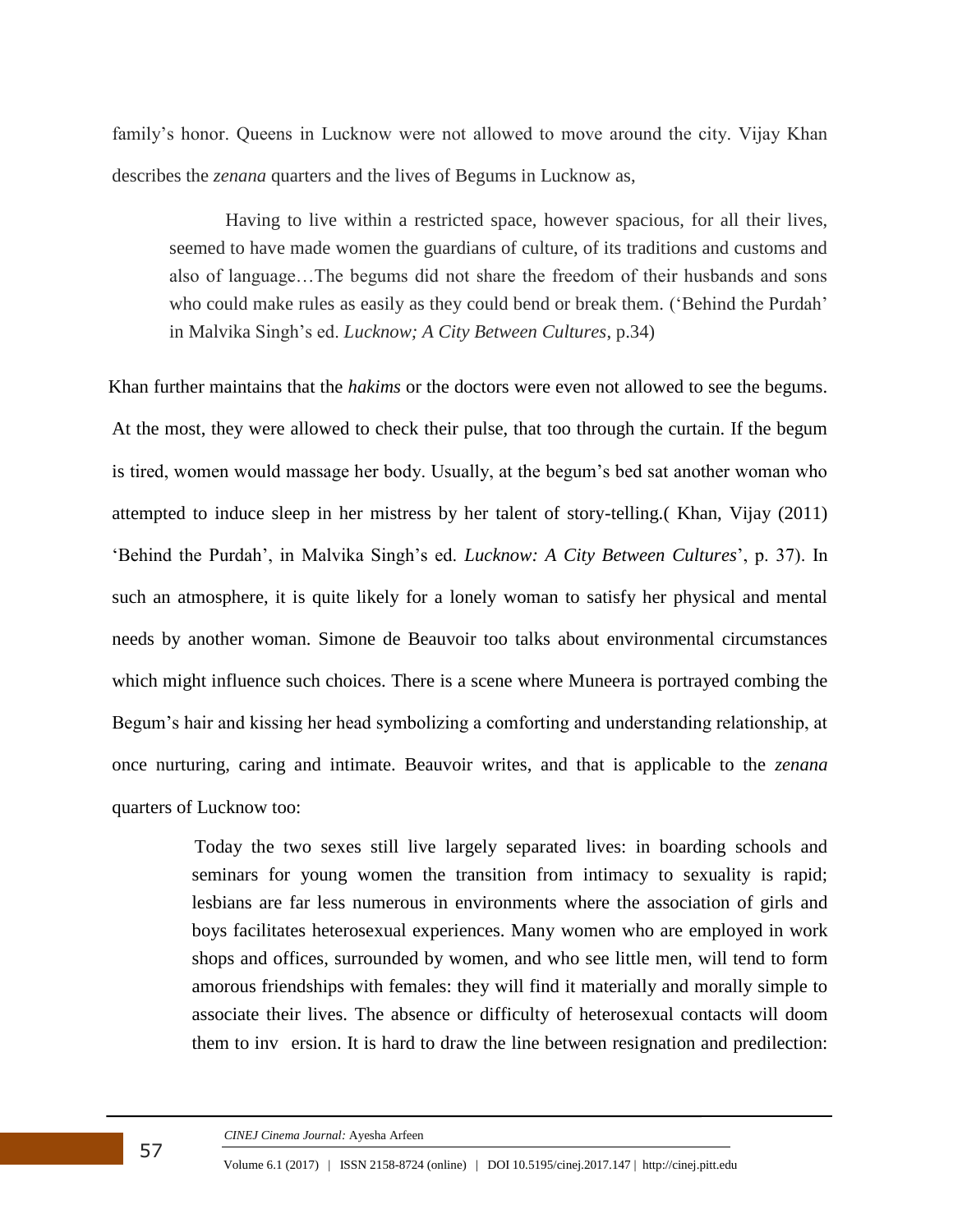a woman can devote herself to women because man has disappointed her… (Beauvoir, Simone de (1997) *The Second Sex*, p.437-438)

Kathryn Babayan is of the opinion that separation from the object of desire may lead to mystical love. She gives the instance of the famous love saga of Layla and Majnun where while Majnun was refused as son-in-law by Layla's father, he went on a Hajj to remedy his lovesickness. However, while discussing about the Muslim culture of veiling and seclusion, she asserts that in seventeenth century Isfahani society husbands felt threatened by their wives' female friends. The practice of *siqahyi khwahar khwandagi*, which involve a vow of sisterhood that two women exchanged with each other (Babayan, Kathryn. 'In Spirit We Ate Each Other's Sorrow' in Babayan and Najmabadi's *Islamicate Sexualities: Translations across Temporal Geographies of Desire*, p.249-50) is quite similar to the concept of '*Saheli*' prevalent in certain parts of North India and the concept of '*Makara*' in Odisha which might be called something else in other languages and dialects in other parts of India. Babayan mentions Aqa Jamal's book '*Aqa'ad al-Nisa'* where he ridicules and talks about female friendships that are relationships portrayed to have involved more passionate emotions than matrimony itself has. Ruth Vanita writes that Nazir's woman speaker addresses her female neighbour, suggesting that they have sex, because the male lover she was waiting has not arrived. She laments his absence throughout, using graphic heterosexual images: "*The sheath is here, the sword elsewhere, what fun and enjoyment can there be?*" (Ruth Vanita in *Gender, Sex and the City*, while referring to Kulliyat-i-Nazir, p.36). She continues by saying that the reference to sex with a woman occurs only in the refrain, and as an entirely unsatisfactory substitute, fuelled by petulance, not desire. However, in Jurrat's "*Chaptinama*", women speakers openly declare their preference for women over men, celebrate the joys of lesbian sex, gather like-minded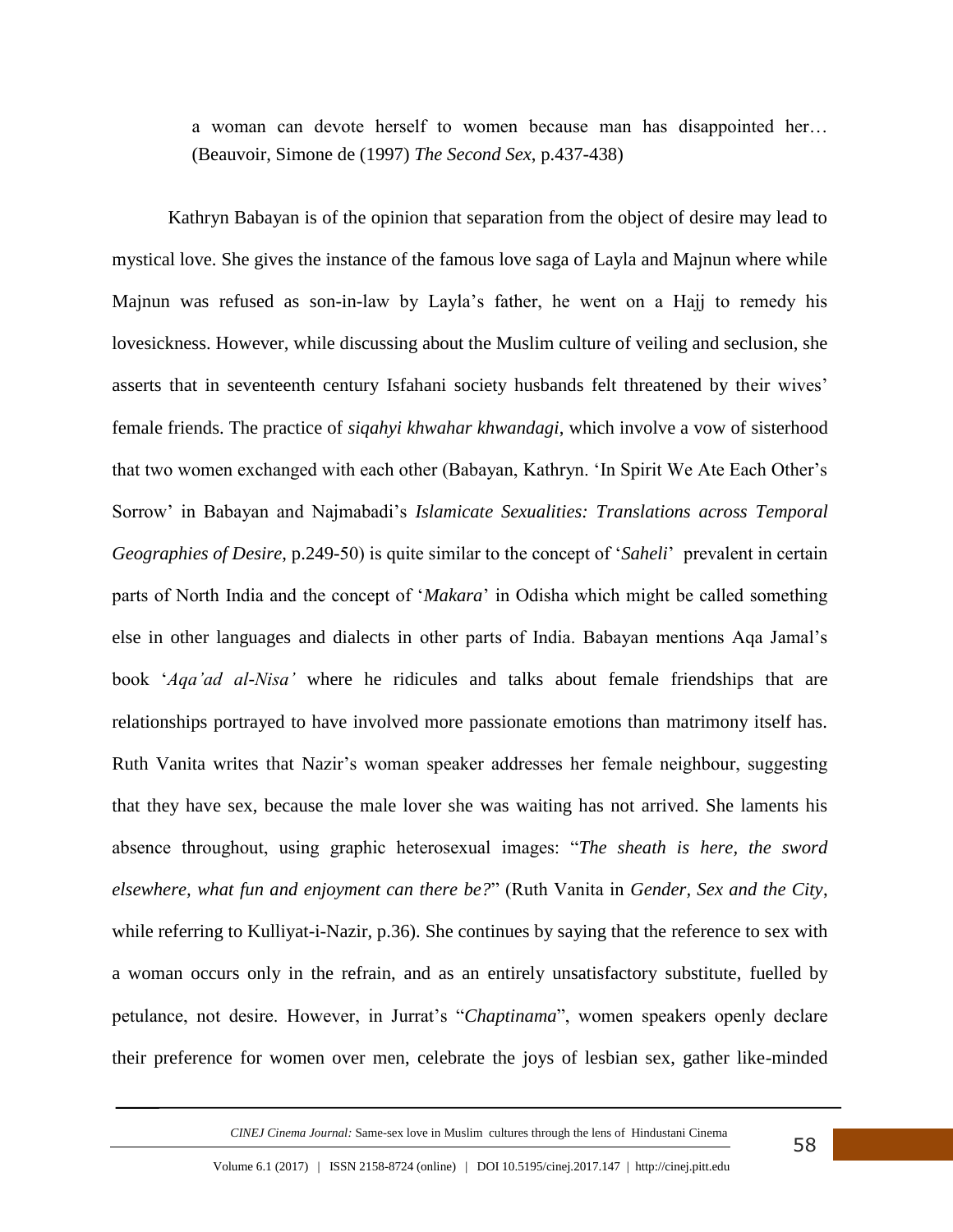women and enjoy the accoutrements (*pan*, flowers, perfume). (Vanita, Ruth. (2012) '*Gender, Sex and the City'*, p.37).

The concept of *amradparashti* is not a new phenomenon. It existed in the past. It exists today also. *Amrad* is a young male adolescent and *amradparashti* is extreme liking for an *amrad*. He is not regarded as a man and he is not a woman either. Afsaneh Najmabadi, while discussing about the regulation of sexuality in nineteenth century Iran, maintains in relation to Qajar province that the recording of sexual inclination does not record some innate homo- or heterosexuality, as all men are assumed to be sexually inclined to both women and *amrads*. She gives examples from Vali Khan's *Risalah-I fujuriyah* (an essay on debauchery written in 1872) that in his manuscript, Vali Khan records his sexual adventures with twenty-eight Qajar princesses, fifteen female prostitutes, sixty-five amrads, twenty-seven male and ten female servants, and eight virgins (this virginity is in term of anal intercourse). This manuscript is believed to be written for the king's entertainment. ( Najmabadi, Afsaneh (2008) 'Types, Acts or What? Regulation of Sexuality in Nineteenth-century Iran' in Najmabadi and Babayan eds. *Islamicate Sexualities: Translations across Temporal geographies of Desire*, p.277). Najmabadi claims that there are records from Qajar Iran of male –male sexual practices, including *adam'dari* which is a well-known practice of adult men keeping younger men as their companions. The older man was sometimes referred to as "the cover" of the younger one. The 1921city census of Tehran suggests that the practice of *adam'dari* is continued into the twentieth century. (Ibid., p.284). Though these are instances of nineteenth and twentieth century Iran, my point is that *amradparashti* is not a new concept among Muslim cultures in India. This prevails today too. Instances from North India include Ismat Chughtai's '*Lihaaf*' and Abdul Bismillaha's '*Shaadi ka Joker*'. Chughtai writes,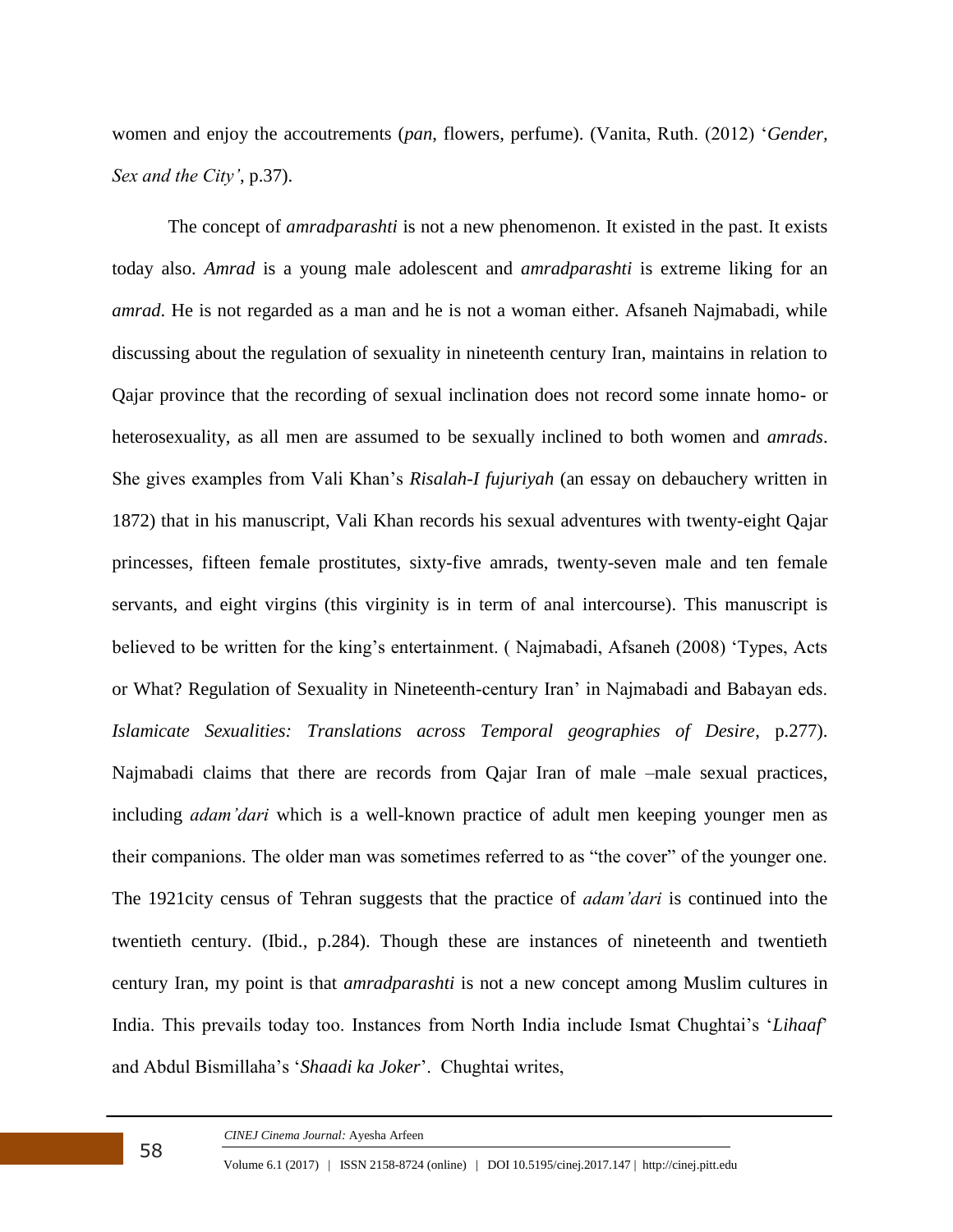"*He* (Nawab Saheb) *kept an open house for students- young, fair, slender-waisted boys whose expenses were borne by him…But the nawab didn't have a moment to spare for her*  (Begum Jaan)*. He was too busy chasing the gossamer shirts. Nor did he allow her to go out*.' (Chughtai, Ismat (2001, 2011) *The Quilt*, translated by M. Asaduddin, p.16-17).

As Simone de Beauvoir herself admits:

The theory of historical materialism has brought to light some important truths. Humanity is not an animal species, it is a historical reality. Human society is an antiphysis - in a sense it is against nature; it does not passively submit to the presence of nature but rather takes over the control of nature on its own behalf. This arrogation is not an inward, subjective operation; it is accomplished objectively in practical action.

Thus the 'natural' is not necessarily a 'human' value. Humanity has begun to transcend Nature: we can no longer justify the maintenance of a discriminatory sex class system on grounds of its origins in nature. Indeed, for pragmatic reasons alone it is beginning to look as if we *must* get rid of it. (www.marxists.org/subject/women/authors/firestone-shulamith/dialecticsex.htm).

Abdul Bismillah starts by mentioning the culture of *amradparashti* in among Arabs and Iranians. He describes *amrads* (though he did not mention the term 'amrad') as having long hair, kohl in their eyes, rose on their cheeks and they were so sensuous that men would drink one peg after another looking at them. These 'beautiful' young men were called '*saaqi*'. Bismillah says that these 'beautiful' young men in India (read North India) were called '*launda*'. They were in demand at the time of marriages for singing and dancing. They were also the 'keeps' of certain zamindars. They were so much in demand that men would die and even kill for them. (Bismillah, Abdul (2013) *Shaadi ka Joker*, p. 67). Bismillah traces the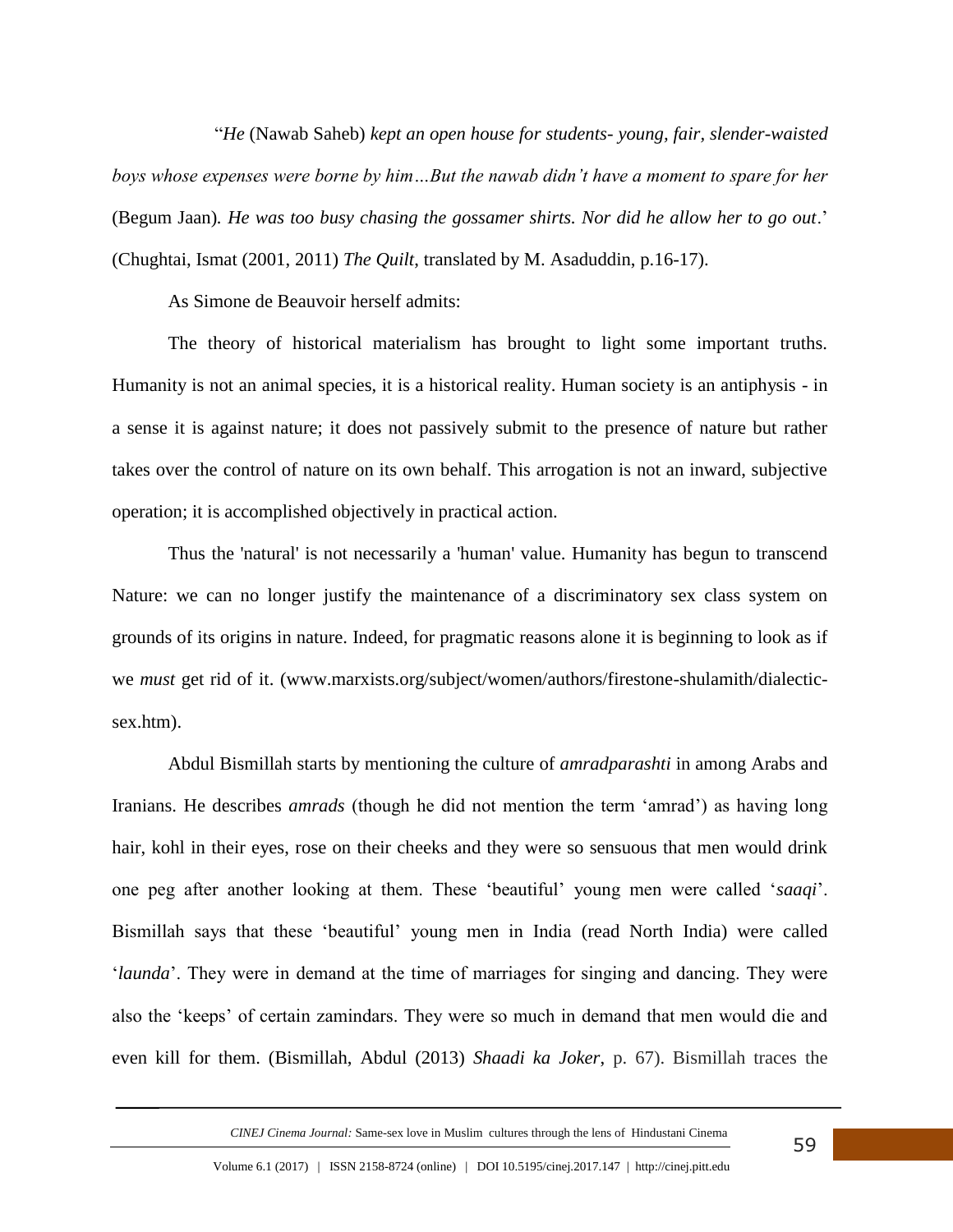Islamic history of these young men and gave the instance of Hazrat Yusuf who was 'bought' by Zuleikha in the market of Misr (Misr being the Romanized Arabic name for Egypt). (Ibid.).

 Describing today's scenario, Abdul Bismillah asserts that *laundas* today disguise themselves as jokers and entertain people at marriage functions. However, they are still in demand. Earlier they had respect, and some were preferred over women. Now they are kidnapped and sodomised. Narrating one incident in his story, Bismillah describes the sodomised *launda* as having red on his cheeks, not of rose but of blood; thick and deformed lips ( Ibid., p.75).

 The nawab in Dedh Ishqiya is from Mehmoodabad, which is near Lucknow and his being a *laundabaaz* is no surprise for us as Lucknow has instances of the culture of laundabaazi. Saleem Kidwai, while writing about his experience of his hometown Lucknow and his being surrounded by scholars with questions centered on lesbians in a seminar on samesex love, he feels the need to revisit the notion of Lucknow as the home of nawabi *shauq* for *laundas*. (Kidwai, Saleem (2011) 'My Lucknow' in Malvika Singh's edited *Lucknow: A City Between Cultures*, p.128)

## **Utilization of female sexuality in Dedh Ishqiya**

It can be argued that because of the patriarchal structure of our society in general and the patriarchal-like structure of marriage in Muslim households in particular or at least the fear of it among Muslim women, men seem to have had the favorable chance to lead a carefree sexual life with multiple partners at a time and also a carefree union with same sex, though religion does not permit this but society does not seem to mind. This is quite possible that due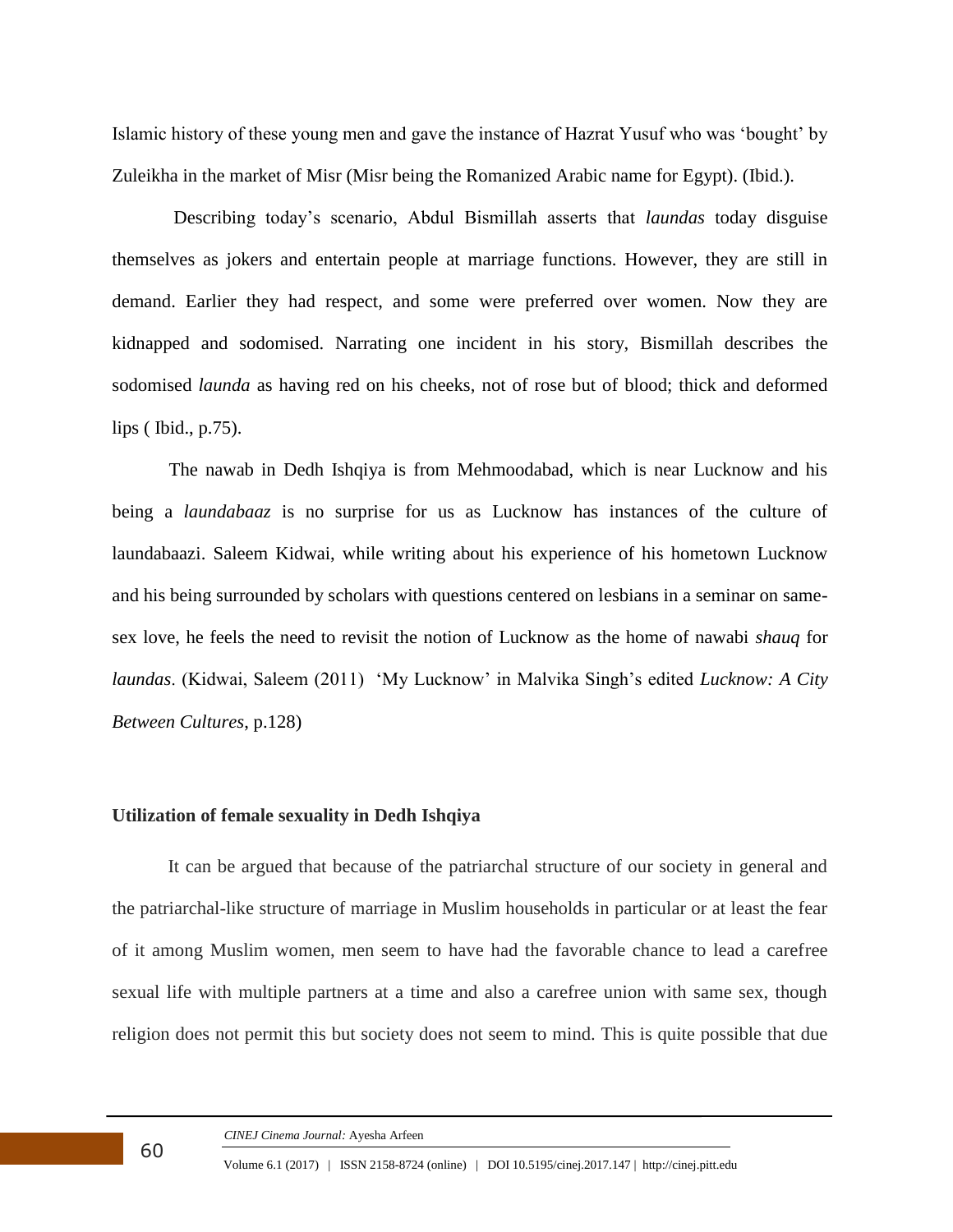to jealousy in the first instance and lack of attention in the second, same sex fantasies develop within women.

Homosexuality in women can be a threat to masculinity. Rather it can be said that women's sexuality can be a threat to masculinity. As Nancy Friday writes that the late 1960s and 1970s was the period of sexual curiosity and that women's lives were changing at the rate of a geometric progression and the exploration of women's sexuality ranked right up there with economic equality. She agrees to the point that men fear women's sexuality. In support of this, she writes:

If man did not fear women's sexuality so much, why would he have smothered it, damning himself to a life with a sexually inert, boring wife, forcing him to go to prostitutes for sex? To combine sex and familial love in one woman made her too powerful, him too little. (Firday, Nancy. "Women on Top", p.15, 1991)

Begum Para and Muneera, both utilized their sexualities time and again in the film to get away with their work. While dealing with the kidnapper, Muneera deliberately shows a bit of her boobs to Faiz and asks him for some time to give him the required amount. Faiz understood the situation and his helplessness and says, "*Bas ke dushwaar hai har kaam ka asaan hona*", (Just as difficult for everything to be simplified) which is a famous couplet by Mirza Ghalib.

Yet again Muneera uses her sensuality and body to get works done from Babban (Arshad Warsi). She made love to him and in return asked him to kidnap Begum Para, which was a part of Begum Para's and Muneera's joint plan. Begum Para could sense the previous night's act and asks Muneera to take a bath. While Khalu Jaan and Babban were discussing about the seven stages of love, Muneera and Begum Para were busy making their own plans and making fun of the two jokers-Khalu Jaan and Babban. Begum Para was enjoying the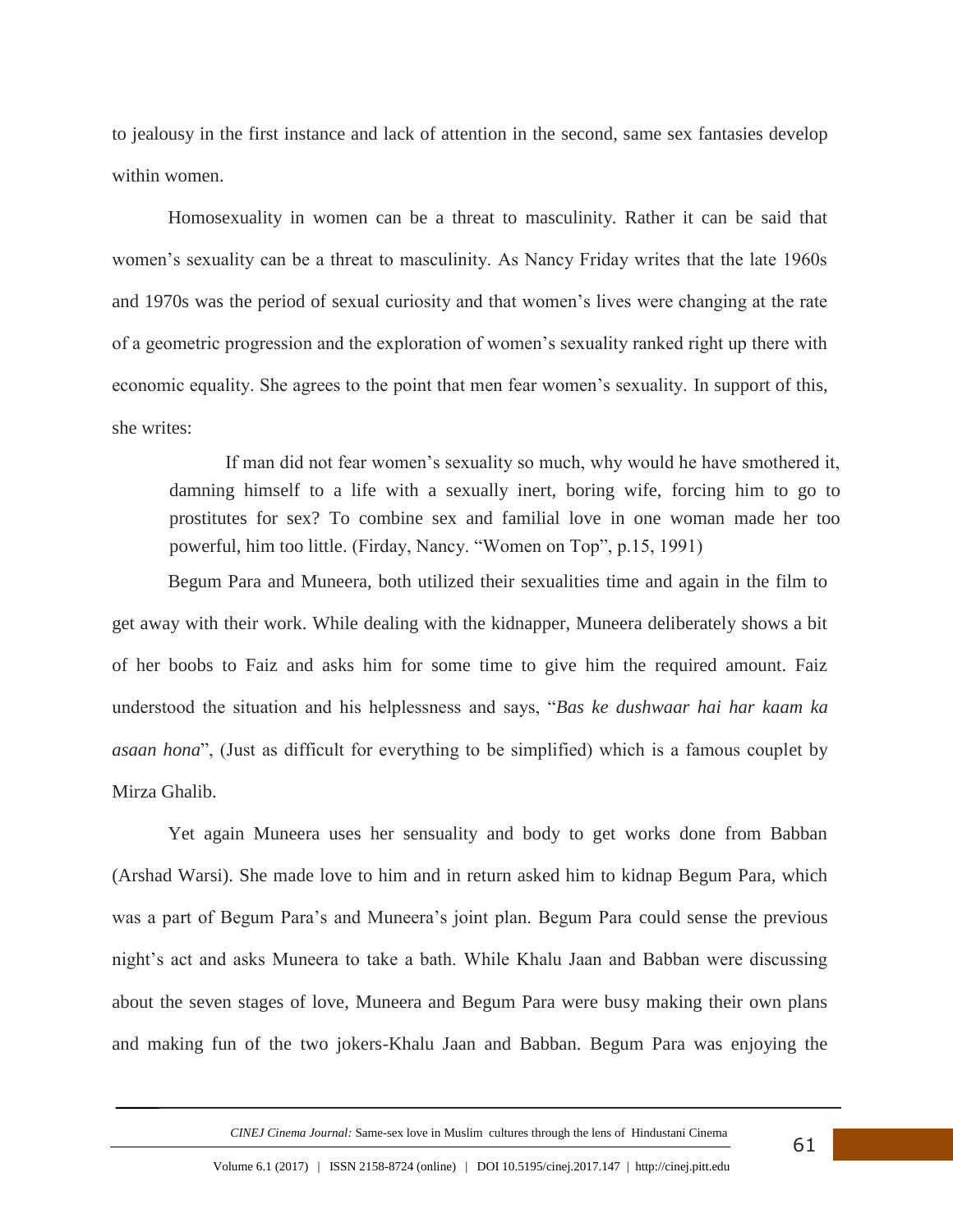company of Khalu Jaan in the garden and Muneera could be seen watching them with interest but her reaction changes when the Begum rests her head on Khalu Jaan's shoulders.

According to their plan, the Begum chose Chand Mohammad Khan as her partner as the late nawab's property was under his seizure because the nawab in his lifetime became a bankrupt and was living lavishly on borrowed money. Meanwhile Babban was 'used' for kidnapping the Begum so that Muneera and the Begum elope together with the property and live elsewhere happily. When Babban proposes Muneera of his love, Muneera makes a bold statement by saying that "Having sex and love are two different things. Why is it that when you sleep with someone, the other day you find his heart beating for you? Look brother, it's my fault that I had sex with you. Do not bother my soul in the name of love and all. So do me a favor and stay away from me". Such statements are generally made by male members of our society and hence are a part of our films too. But, Muneera's portrayal and dialogue in Dedh Ishqiya are unique. She is unique and her statement bold because of her sexual orientation. She is powerful and here, the male is threatened by her sexuality. He is in a shock. He feels cheated and inferior at the same time. He fires back, "*Raand samajh rakha hai mujhko?*" (Do you think I am a prostitute?) and that I helped you because of money? This statement is again an example of role reversal, coming from a male member of our society. Jasbir Jain maintains that they (directors such as Basu Bhattacharya, Rituporno Ghosh, Satyajit Ray, Aparna Sen, and the like) too use the female body but use it differently. It is not possible to avoid the body. She further quotes Susan Bordo and says:

The body is not only a text of culture. It is …*practical*, direct locus of social control, it is a metaphor of culture. Therefore, specially in a visual medium, it is important how women look at their bodies, how men look at them, how they dress and behave, the manner in which they are used by the director, by the narrative and by

*CINEJ Cinema Journal:* Ayesha Arfeen

62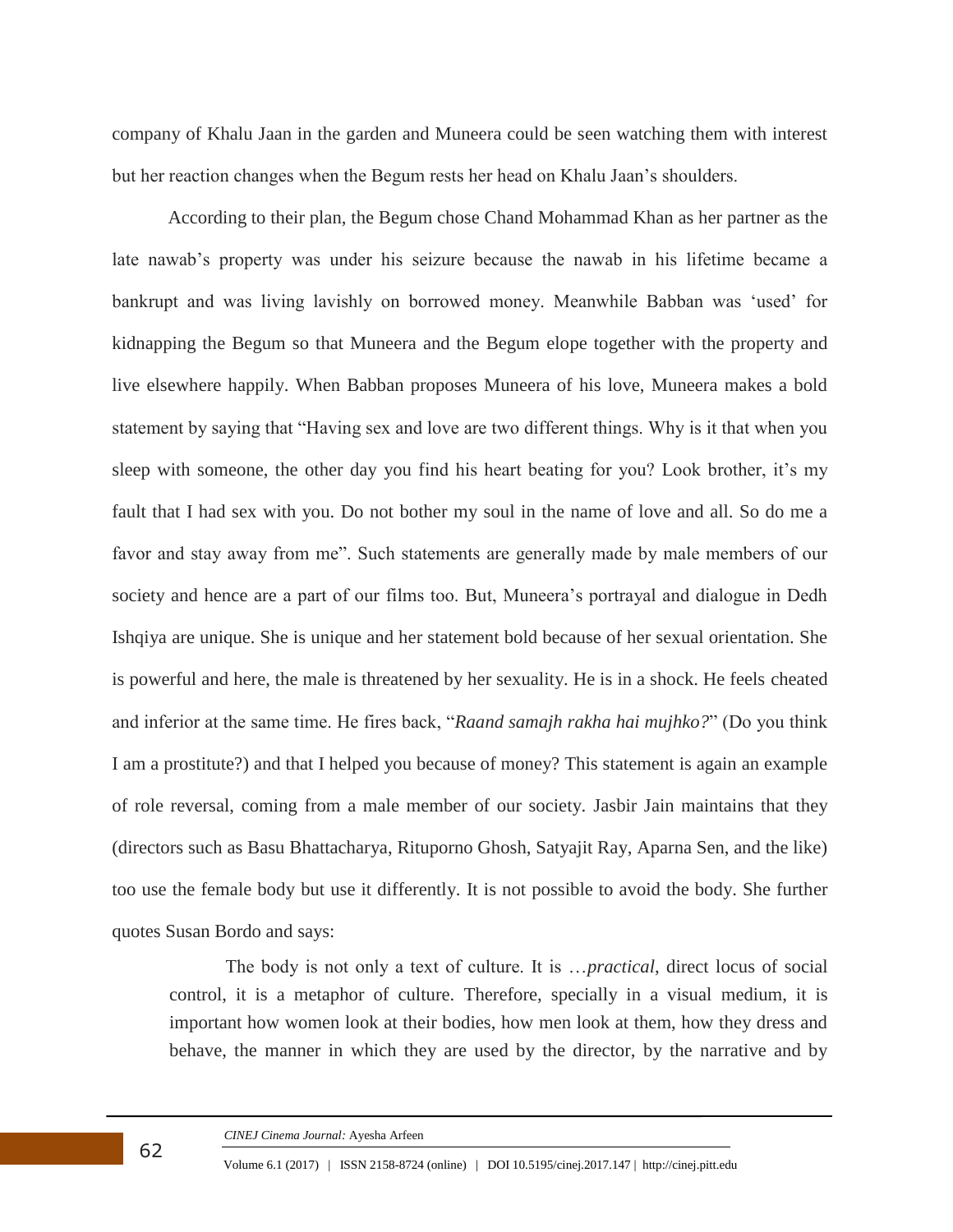women themselves. The body, the will controlling it, its sexuality or the violation of it through seduction…all acquire meaning which can either reinforce conventional perspectives, or produce a counter discourse. (Jasbir Jain and Sudha Rai ed., *Films and Feminism: Essays in Indian Cinema*, p.120-21)

The two ladies got hold of the two men-Khalu Jaan and Babban. While Begum Para and Muneera were playing with each other, Khalu Jaan asks Babban to ask them for a 'lihaaf' or the quilt, hinting that he has discovered the relationship between the two ladies, which is similar to the characters of the story 'Lihaaf' written by Ismat Chughtai.

 Firestone explains Engel's definition of Historical materialism as that view of the course of history which seeks the ultimate cause and the great moving power of all historic events in the dialectic of sex: the division of society into two distinct biological classes for procreative reproduction, and the struggles of these classes with one another; in the changes in the modes of marriage, reproduction and child care created by these struggles; in the connected development of other physically-differentiated classes [castes]; and in the first division of labour based on sex which developed into the [economic-cultural] class system.

## **The probable cause of female same-sex love in Muslim cuıltures**

Maitrayee Pushpa somewhere maintains that boldness and independence of women came with the invention and reach of cooking gas and mobile phones. Cooking gas decreased the time of cooking and hence, females of the household got some free time. Liquefied Petroleum Gas (LPG) is used for cooking in many countries for economic reasons, for convenience or because it is the preferred fuel source. The history of LPG can be traced back to the beginning of 20th century. However, LPG was launched in the Indian markets in the mid-sixties and brought a kitchen-revolution in Indian households, rural and urban. It led to a substantial improvement in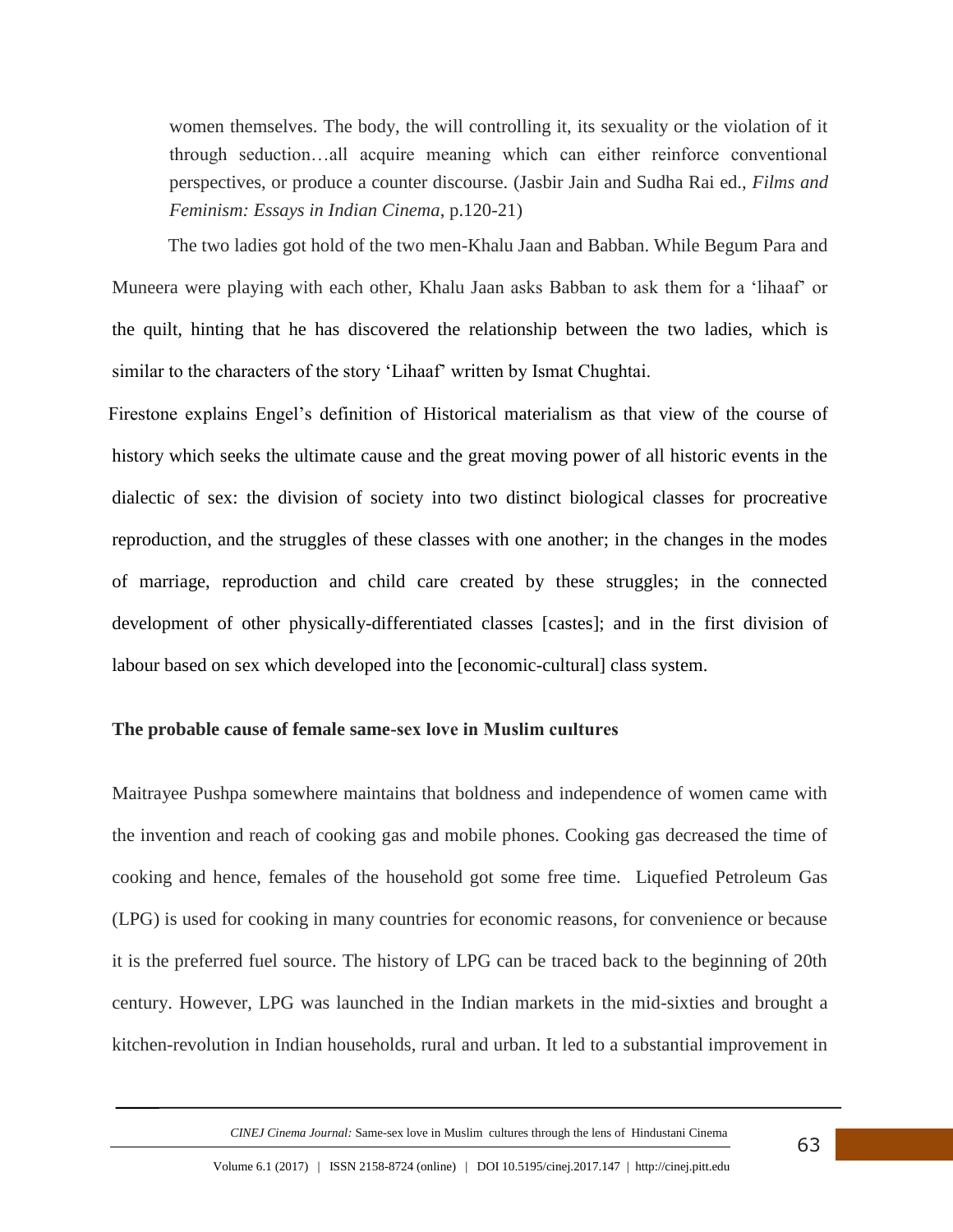the health of women, especially in rural areas by replacing the smoky '*chulhas*' (traditional cooking ovens made of clay where coal was used as a fuel).

 The world's first mobile phone call was made on April 3, 1973. (Goodwin, Richard in 'The History of mobile phones from 1973 to 2008: the handsets that made it all happened', dated 16th April, 2015 at knowyourmobile.com.)

The first cellular call in India was made on 31st July, 1995. (http://www.nextbigwhat.com/cellular-mobility-in-india-15-years-297/). Communication gap is bridged with the invention of mobile phones and their reach in India. It freed the women from the suffocation they faced within the four walls of the house. Their world was broader now. This, however, never happened with the men. The outside world was always open for the males. They were always free and would go out for refreshment and chat in the neighborhood.

The films before the 1980s show the female protagonist within the company of her female friends. They would not spare a moment to celebrate, sing and dance. There were songs to celebrate love, with females, always. Muslim females observe purdah but they do not keep purdah among themselves. They dance with each other with close proximity; they sleep on the same couch, chatting; they talk of their love, laugh and tease each other. Within strict purdah, this was the only choice of recreation available to them. However, men keep purdah among themselves. No man is seen dancing with his other male friends only. They dance either in group of males and females together or with the actress but never in the company of just males. Nancy Friday (Friday, "Women on Top", p.41) too writes that while the boys has been learning to be brave and independent outdoors, the girl has been inside practicing togetherness, learning to dance with other girls, rolling up one another's hair, exploring the warm closeness of sleepovers. In these tight friendships, girls retain the symbiotic oneness they had with mother,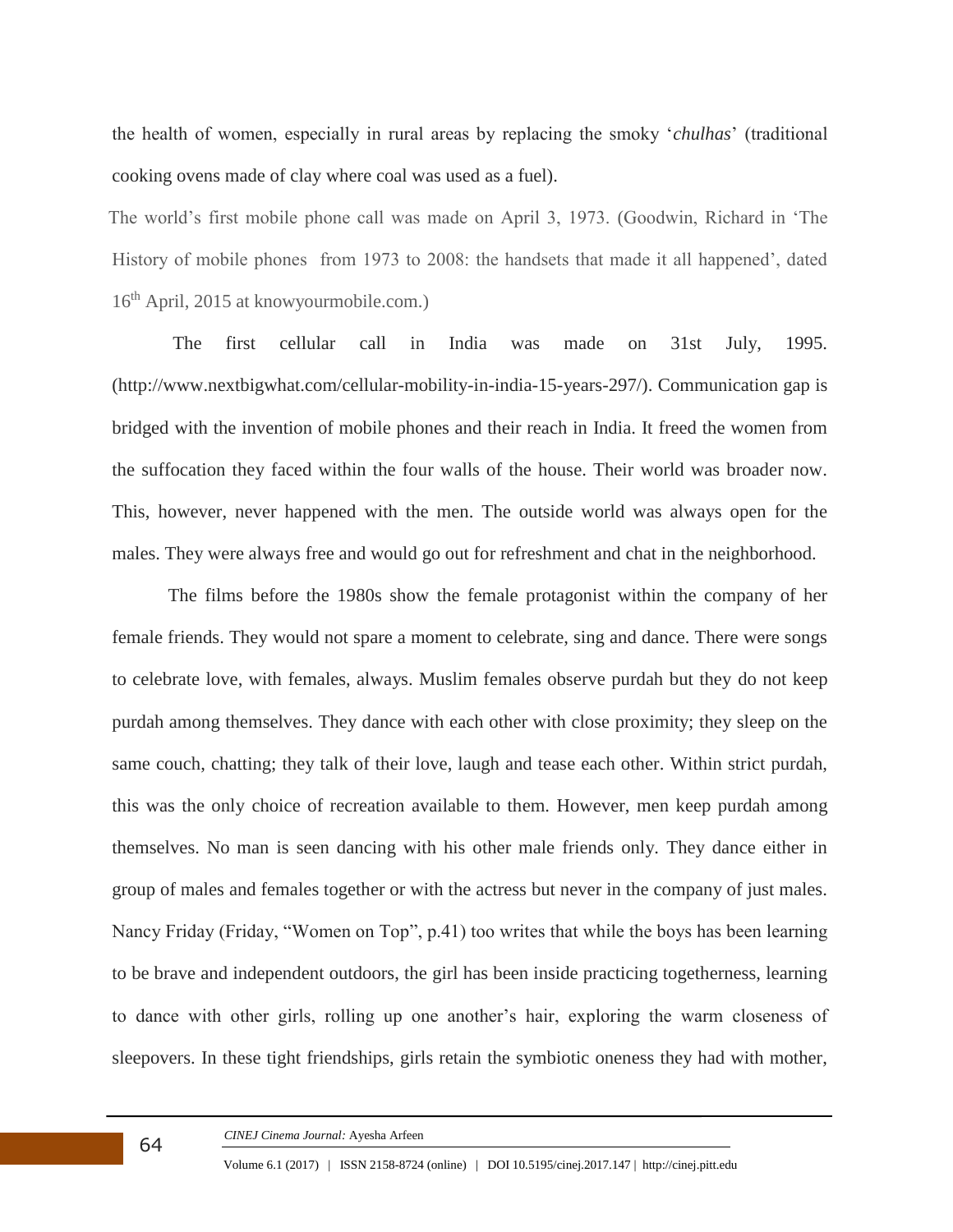keeping it warm, rehearsing it over and over again until boys are ready for them. Many of the Mussalmaan ladies entertain women companions, whose chief business is to tell stories and fables to their employer, while she is composing herself to sleep; many of their tales partake of the romantic cast which characterizes the well-remembered 'Arabian Nights' Entertainments', one story begetting another to the end of the collection. When the lady is fairly asleep the story is stayed, and the companion resumes her employment when the next nap is sought by her mistress, observes Mrs. Meer Hassan Ali in the *zenanas* of nineteenth century Lucknow.

Films like *Mere Mehboob* (1963), *Dil Hi To Hai* (1963), *Ghazal* (1964), *Benazir* (1964), *Palki* (1967), *Bahu Begum* (1967), *Pakeezah* (1972), etc have many scenes where there are female-female dance sequences. There are marriage songs and dances where before the night of marriage, the females of the household play the role of man and wife. They generally cherish the couple to live alone with each other abusing the members of the in-laws, especially the mother-in-law. *Shama* (1981) which stars Shabana Azmi and Girish Karnad in the main roles shows such dance when the female protagonist's marriage was going to take place. In *Bahu Begum*, there is a song to celebrate the monsoons where the girls dance in the rains, to the extent that one girl leaving her swing comes to the female protagonist's swing and make intimate gestures. While singing "…aisi rut mein hamein jhulaane aaye koi albela…thaame to chhode nahiin naazuk kalaai", each girl comes closer to the other and enact the song through direct bodily contact and sharing the same swing with the other, one sitting and one standing where the standing one plays the role of a man who is the protector according to traditional Indian standards. When the aunt of the female protagonist comes and takes her away, her friend is shown in utter disgust. In yet another incident, when the female protagonist goes to meet her lover, she is accompanied with her female friend. The male protagonist takes time to arrive and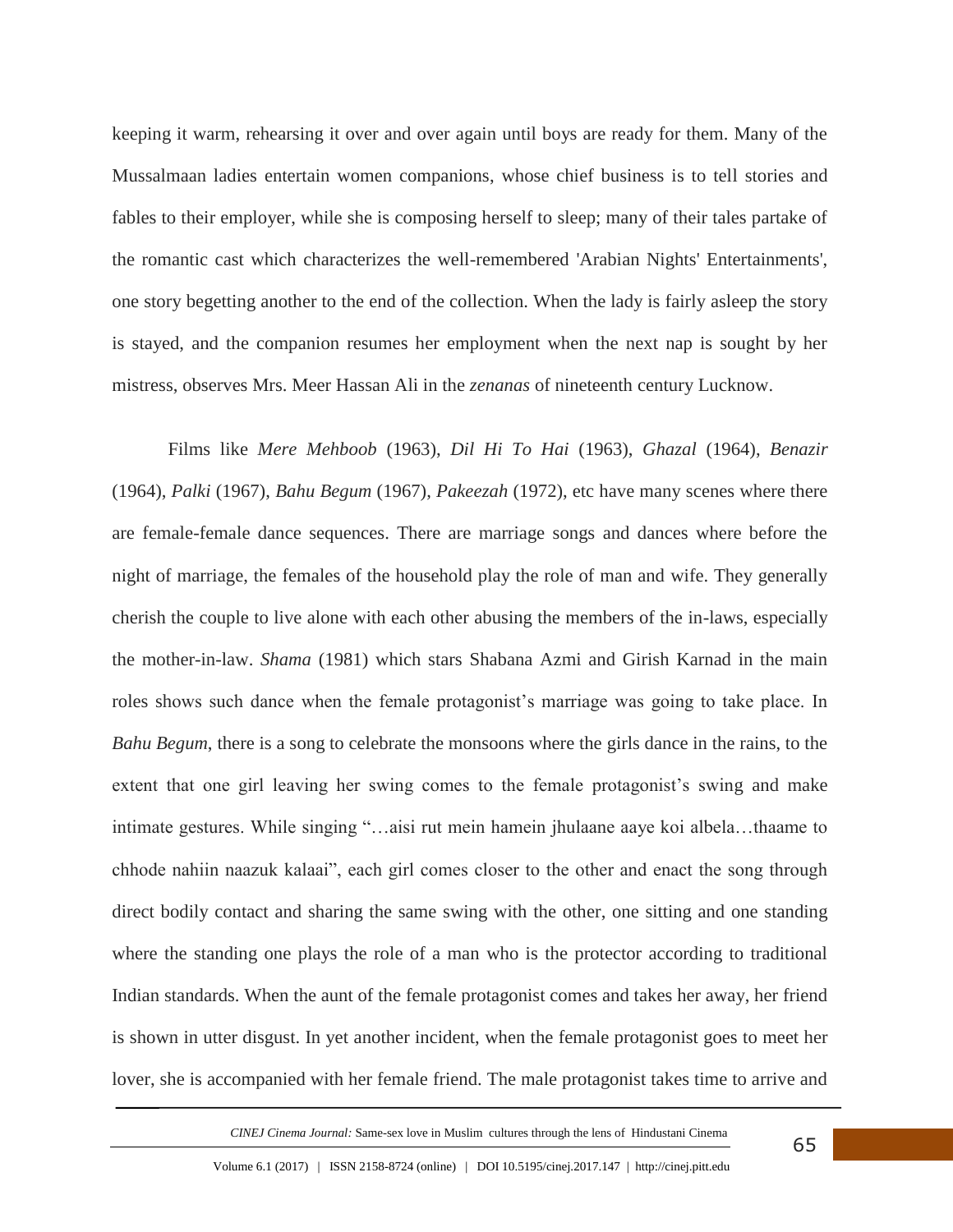in the meanwhile, her friend asks her to go back to home as she feels he is not going to come. To this, the female proganist says she will wait till eternity and sings "Hum intezaar karenge…Khuda kare ke qayaamat ho aur tu aaye" (I will wait…let calamity befalls and you arrive). Her female friend is envious of her lover as if he is the one separating the two friends. She is shown making faces while the heroine sings.

In *Yahudi* (1958), while the actress is singing and celebrating the initiation of her romantic relationship, her female companions are shown teasing her by blocking her way, while the closest friend is shown playing with her cheeks.

Mere Mehboob (1963) has two female friends chatting to each other where one aspires to be a male and says, "jab bhi main tujhe sar se lekar paon tak dekhti hun to Allah miyaan pe bada ghussa aata hai…usne mujhe ladka kyun nahin banaya." (Whenever I see you from tip to toes, I feel rage over God that he did not make me a man?). And when she asks back, "What would you have done had you been a man?" To this, she answers that she would have sacrificed 'his' life like the moth who sacrifices itself over the flame. The other friend replies back in whispers which gives a hint towards physical intimacy as is involved in romantic relationships.

In *Razia Sultan* (1983), Khakun (Parveen Babi) is trying to soothe her empress' nerve by a lot of hand-holding and feather-swaying on Razia's cheeks and singing her lullaby in soft tones. This scene can be compared to numerous classic romantic scenes of heterosexual romances, one being that of *Mughal-e-Azam* where Dilip Kumar is shown romancing with Madhubala. One other scene can be Pradeep Kumar romancing Meena Kumari in *Noor Jehan.*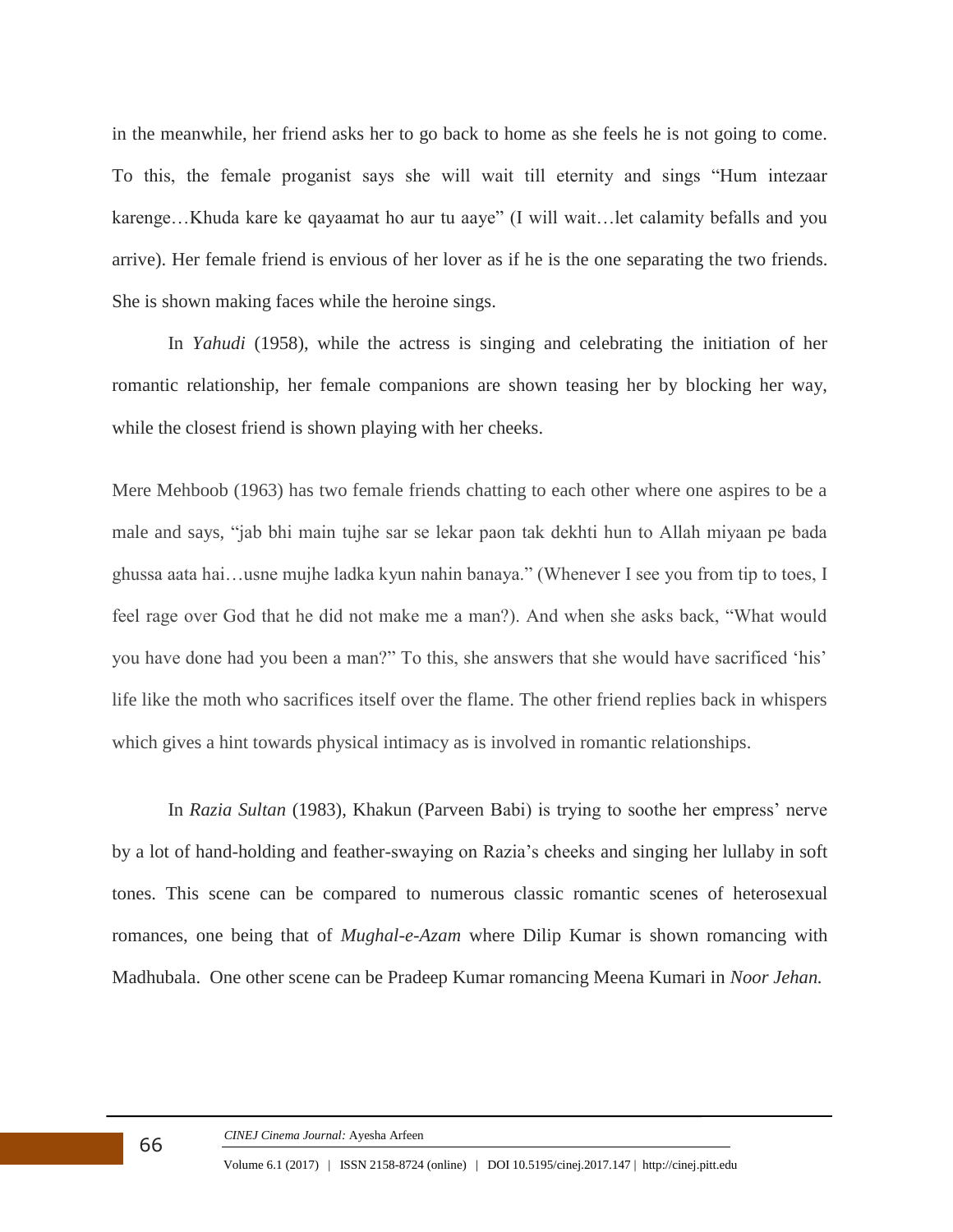In *Ghazal* (1964), the actress is always surrounded by her female friends who sing and dance with her, who would accompany her in her pranks with her would-be lover and her telephone talks with her lover. This was the only recreation for women of the *zenana* quarters.

In *Dil Hi To Hai*, while the female protagonist plays Radha, beloved of Krishna, the Hindu diety of love and Raas Leela who is mentioned in the longest epic, *The Mahabharata*, in the song, "*nigahein milaane ko jee chahta hai*", her female friend plays Krishna. This song was played from behind the curtains for the male protagonist.

In Nancy Friday's words:

There is something uniquely satisfying in a woman's body that cannot be had with a man. As sexually exciting and elegant as a male body may be, it lacks the obvious physical attributes of our first source of love, mother. It isn't just the breasts: it's the texture of skin, the smell, the whole mysterious aura of that first body we lay against, which fed, warmed, and overwhelmed us with its power. We loved her power, we envied her power, for it was hers to give or to take away at any moment of her choosing. How could any of us, male or female, ever forget that relationship? (Friday, Nancy, "Women on Top", p.191)

She continues by saying that men have a straighter path of psychosexual development than women. While for both sexes the first love is the same, that is, their mother. Boys continue to love their mother's sex- the women, while they grow up. But females are expected to crossover. She writes:

And so we look at women lying together on summer riverbanks, walking arms entwined, we stare at the countless painted masterpieces of naked women in languid, even suggestive groupings, and we accept what we see. (Friday: Women on Top, p.192)

Mrs. Meer Hassan Ali notes and says about a typical feudal set up of Muslim households in the nineteenth century which holds true even today:

> The ladies of zeenahnah life are not restricted from the society of their own sex; they are, as I have before remarked, extravagantly fond of company, and equally as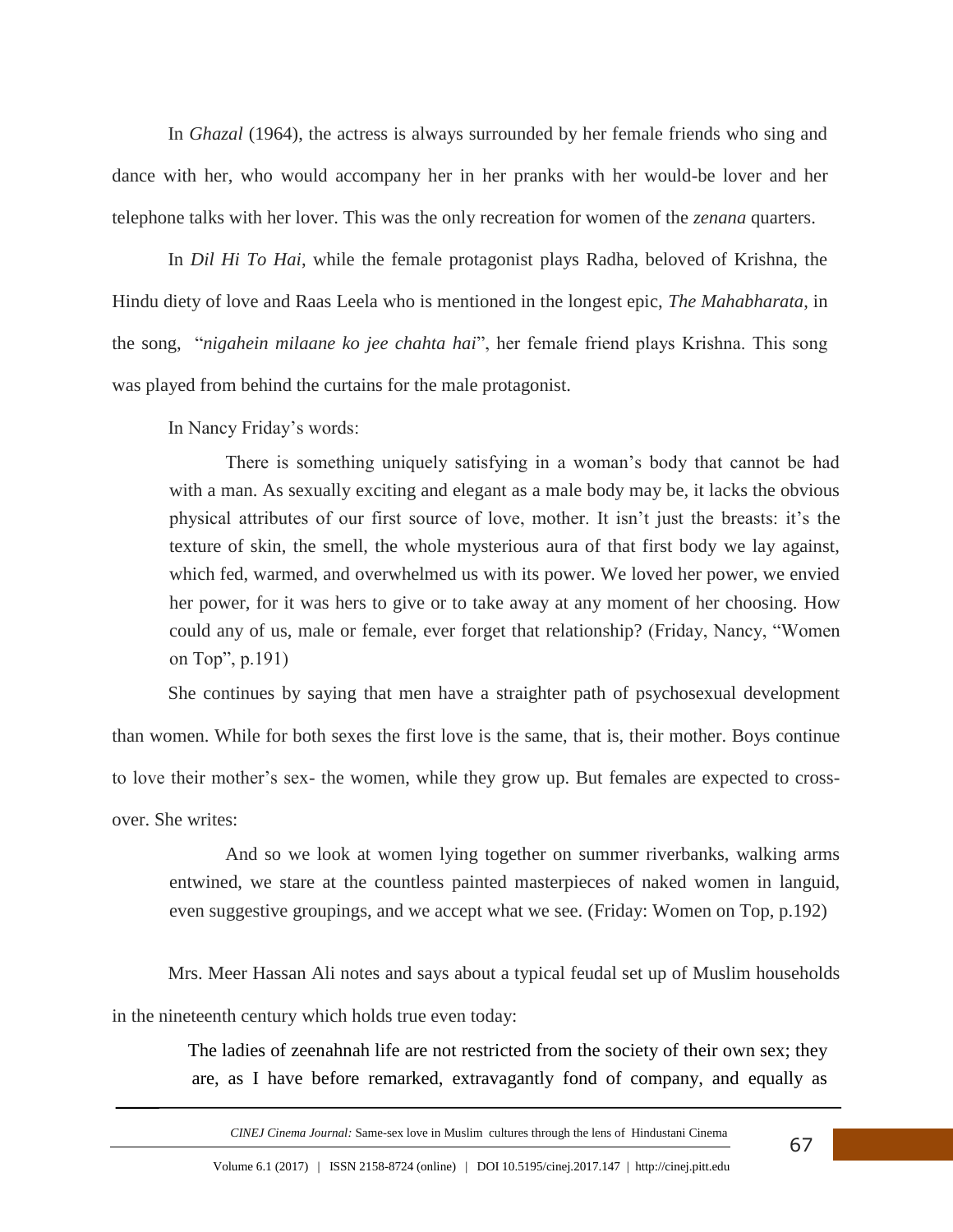hospitable when entertainers. To be alone is a trial to which they are seldom exposed, every lady having companions amongst her dependants; and according to her means the number in her establishment is regulated. Some ladies of rank have from two to ten companions, independent of slaves and domestics; and there are some of the Royal family at Lucknow who entertain in their service two or three hundred female dependants, of all classes. A well-filled zeenahnah is a mark of gentility; and even the poorest lady in the country will retain a number of slaves and domestics, if she cannot afford companions; besides which they are miserable without society, the habit of associating with numbers having grown up with infancy to maturity: 'to be alone' is considered, with women thus situated, a real calamity. (Ali, Mrs. Meer Hassan: Observations on the Mussalmauns of India: Descriptive of their manners, Customs, Habits and their Religious Opinions made During a Twelve Years Residence in their Immediate Society", second edition,1917, Letter Twelve.

### **Conclusion**

Same-sex love among Muslim women is not talked about that widely as same-sex among Muslim men because of the idea of purdah or veil existing in Muslim societies. However, it is interesting that the purdah itself seems to be the reason of the intimacy that develops between Muslim females. Ther strict segregation of female quarters or the zenana from the male quarters or the mardana is one other reason. Films as the audio-visual art form address the world in a specific manner and reach most of the masses. The hidden face of lesbianism is shown time and again but running in the periphery. *Dedh Ishqiya* is, I believe, the only film that shows Muslim female same-sex love as the central theme. Other films on female same-sex love and intimacy are there like *Fire* (1996), *Girlfriend* (2004), *Umbartha* (Marathi language, 1982), *Sancharram* (Malayalam language, 2004) etc. which deal with non-Muslim set up. Films dealing with male same-sex love are many though. Some of them are *My Brother Nikhil* (2005), *Memories in March* (Bengali Language, 2011), *Page 3* (2005), *Dostana* (not a Gay film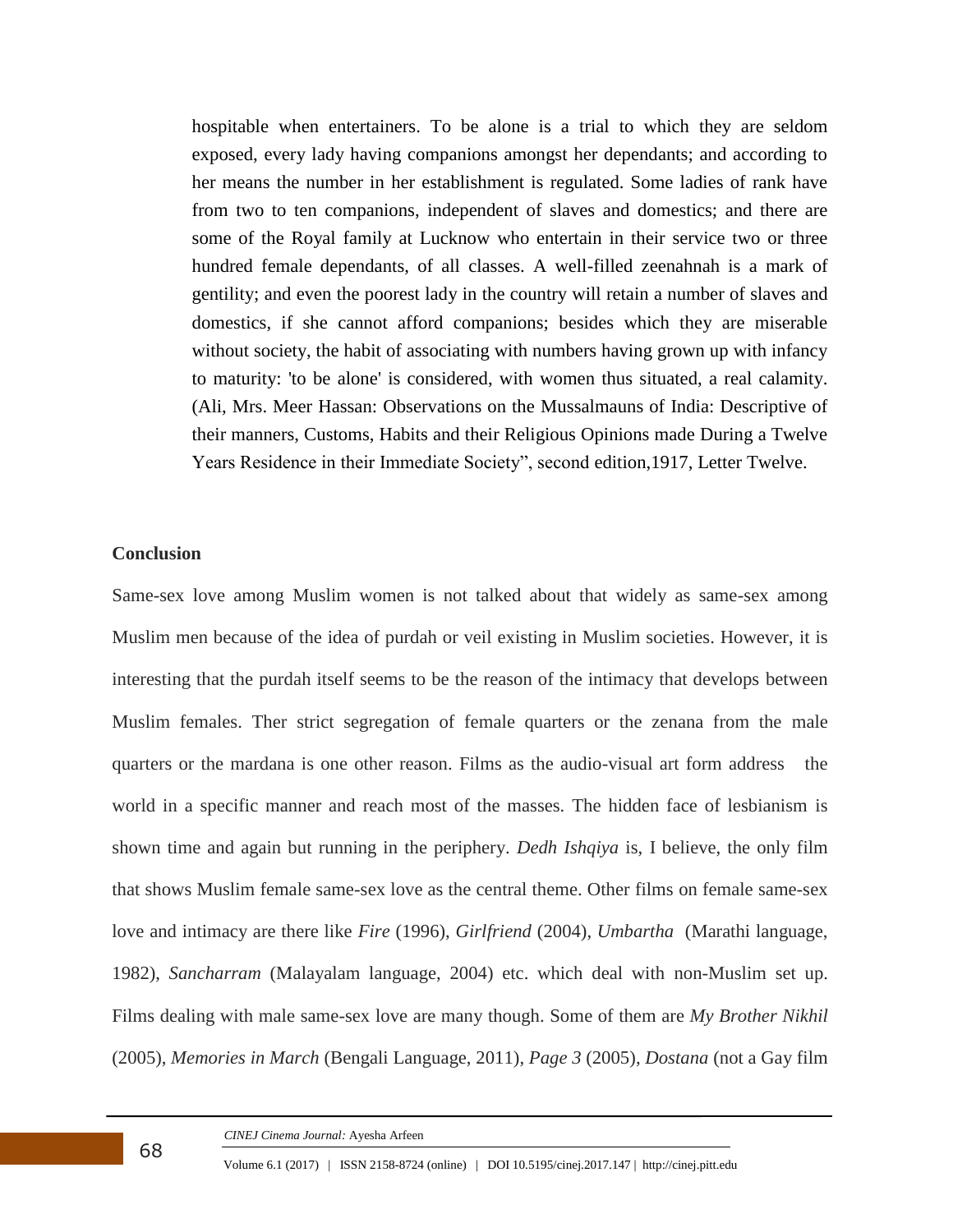but is mentioned jokingly, 2008), *Bomgay* (1996), *Gulabi Aaina* (2003), *Holi* (1984), *Rules Pyaar Ka Superhit Formula* (2003), *Honeymoon Travels Private Limited* (2007), *Luck By Chance* (2009), *Fashion* (2008), *Straight* (2009), *Yours Emotionally* (2006), *Chitrangada* (Bengali Language, 2012), and many more. In most of the films, homosexuality among men is joked about and is hence stereotyped. That is why acceptable to the Indian audience. Once it talks of it seriously and deals with its emotional content, it becomes controversial. It becomes a sin when the characters are female. One reason could be that women are the ones who give birth and their lesbianism is a threat not only to the males but to the entire human race. Lesbians are regarded as a threat in general and talking about a closed society as the Muslim society is, invites further challenges. The extent could be imagined by the response of the students and faculty of Aligarh Muslim University on the recent movie *Aligarh* which deals with the inquiry into the case of the suicide of a non-Muslim homo-sexual professor of Aligarh, a town in Uttar Pradesh of India, (which is based on true events). The administration demanded the name of the movie be changed. Terming those decrying the movie as homophobic, the director of the film said, "Their worry is that Aligarh, which is famous for knowledge and locks, will be linked only to homosexuality with this movie. There can't be a statement more homophobic than this." [\(www.hindustantimes.com.](http://www.hindustantimes.com/) Dated 28<sup>th</sup> Feb. 2016.)

 Dedh Ishqiya could have been a brave attempt to show Muslim female same-sex love. However, its target audience is just the academicians of literature, cinema and performance studies and/or the educated urban population. Most of the masses including the urban educated could not understand the film and hence it flopped. Dedh Ishqiya's target audience enjoyed the film as it was already into and aware of the recent queer movement going on in India. It can be concluded that it will take time to deal with this issue in a larger framework. Things would